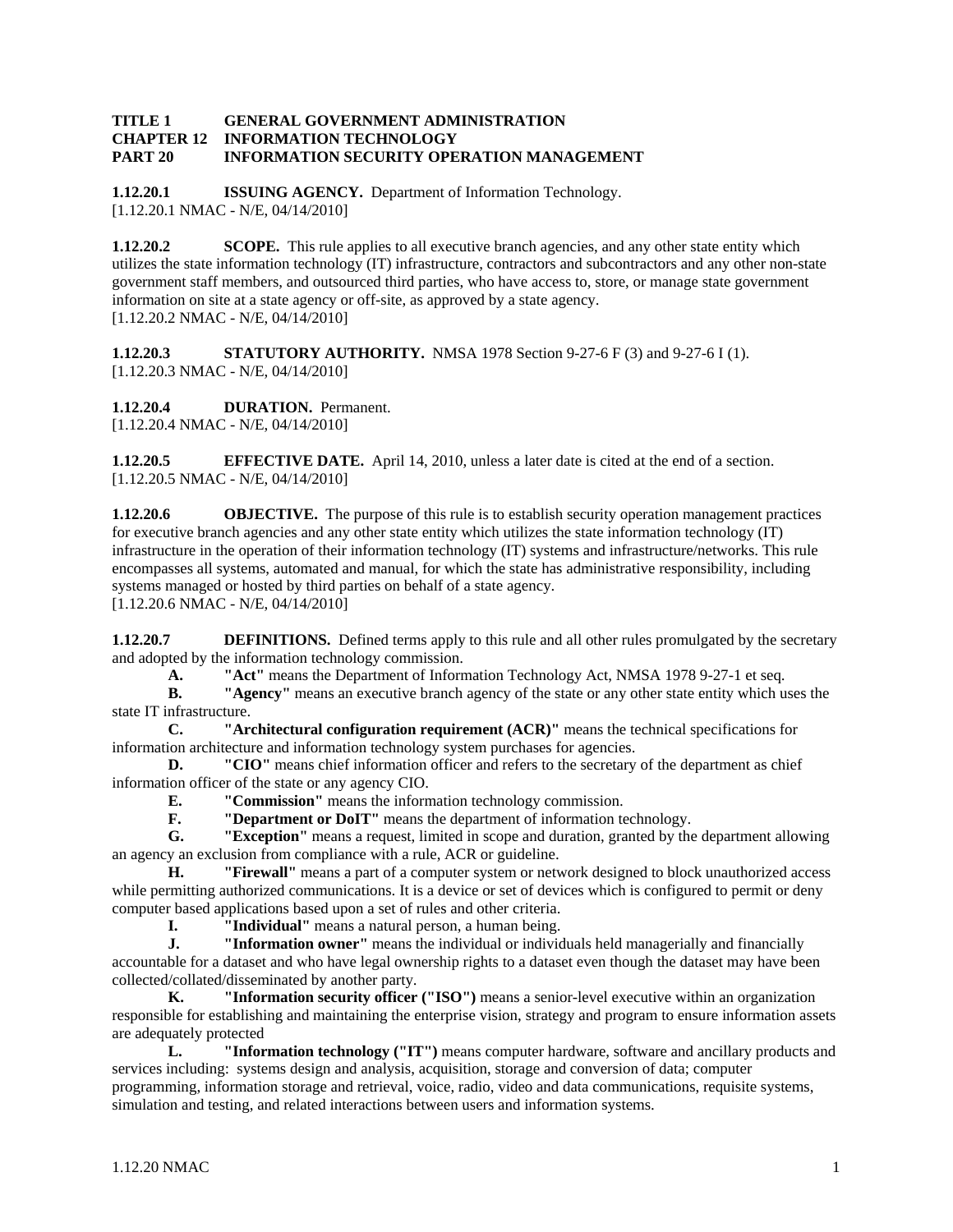**M. "Information technology project"** means the purchase, replacement, development or modification of an IT component or system.

**N. "IT asset"** means all elements of software and hardware found in an IT environment.

**O. "Malicious code"** is the term used to describe any code in any part of a software system or script intended to cause undesired effects, security breaches or damage to a system. Malicious code describes a broad category of system security terms that includes attack scripts, viruses, worms, Trojan horses, backdoors, and malicious active content.

**P. "Network segregation"** means controlling the security of networks by dividing them into separate secure networks. Security measures can then be applied to further segregate the network environments.

**Q. "Password"** means a secret series of characters that enables a user to access a file, computer, or program. On multi-user systems, each user must enter his or her password before the computer will respond to commands. The password helps ensure that unauthorized users do not access the computer. In addition, data files and programs may require a password.

**R. "Person"** means an individual, association, organization, partnership, firm, syndicate, trust, corporation, and every legal entity.

**S. "Portable computing devices or removable media devices"** means, but is not limited to, removable media such as thumb or USB drives, external hard drives, laptop or desktop computers, mobile/cellular phones, smartphones or personal digital assistants (PDA's) owned by or purchased by agency employees, contract personnel, or other non-state user(s).

**T. "Privileged accounts"** means accounts required for systems to function; they are frequently used by system administrators in their performance of their job duties. These special system privileges are primarily used when major changes to the system are necessary by administrators.

**U. "Rule"** means any rule promulgated by the department for review and approval by the commission which requires compliance by executive agencies and any other state user of the state IT infrastructure.

**V. "Secretary"** means the secretary of the department of information technology.

**W. "Segregation of security duties"** means disseminating the tasks and associated privileges for a specific business process among multiple users to reduce the potential for damage from the actions of one person. IT staff should be organized in a manner that achieves adequate separation of duties in the agency.

**X. "State"** means New Mexico, or, when the context indicates a jurisdiction other than New Mexico, any state, district, commonwealth, territory, or possession of the United States.

**Y. "State CIO"** means the cabinet secretary of the department of information technology.

**Z. "State information architecture"** means a logically consistent set of principles, policies and standards that guides the engineering of state government's information technology systems and infrastructure in a way that ensures alignment with state government's business needs.

**AA. "State information technology strategic plan"** means the information technology planning document for the state that spans a three-year period.

**BB. "Virtual private network ("VPN")** means a network that uses a public telecommunication infrastructure, such as the internet, to provide remote offices or individual users with secure access to their organization's network. These systems use encryption and other security mechanisms to ensure that only authorized users can access the network and that the data cannot be intercepted. [1.12.20.7 NMAC - N/E, 04/14/2010]

# **1.12.20.8 DOCUMENTATION OF SECURITY OPERATIONS:**

**A.** All agency IT technical operations shall have documented security operating instructions, management processes, and formal incident management procedures in place that define roles and responsibilities of individuals who operate or use agency IT technical operations and facilities.

**B.** Where one agency provides a server, application, or network services to another agency, operational and management responsibilities shall be coordinated by the CIOs of both agencies.

**C.** All agencies shall develop procedures for conducting background investigations on IT employees or contractors as required by state law, NMSA 1978 9-27-6 C (15) and D. [1.12.20.8 NMAC - N/E, 04/14/2010]

**1.12.20.9 SEGREGATION OF SECURITY DUTIES:** Segregation of duties is required to reduce the risk of accidental or deliberate damage to the state or agency IT system through misuse by a person or persons. In small agencies in which separation of duties is difficult to achieve, with the approval of DoIT, the agency shall implement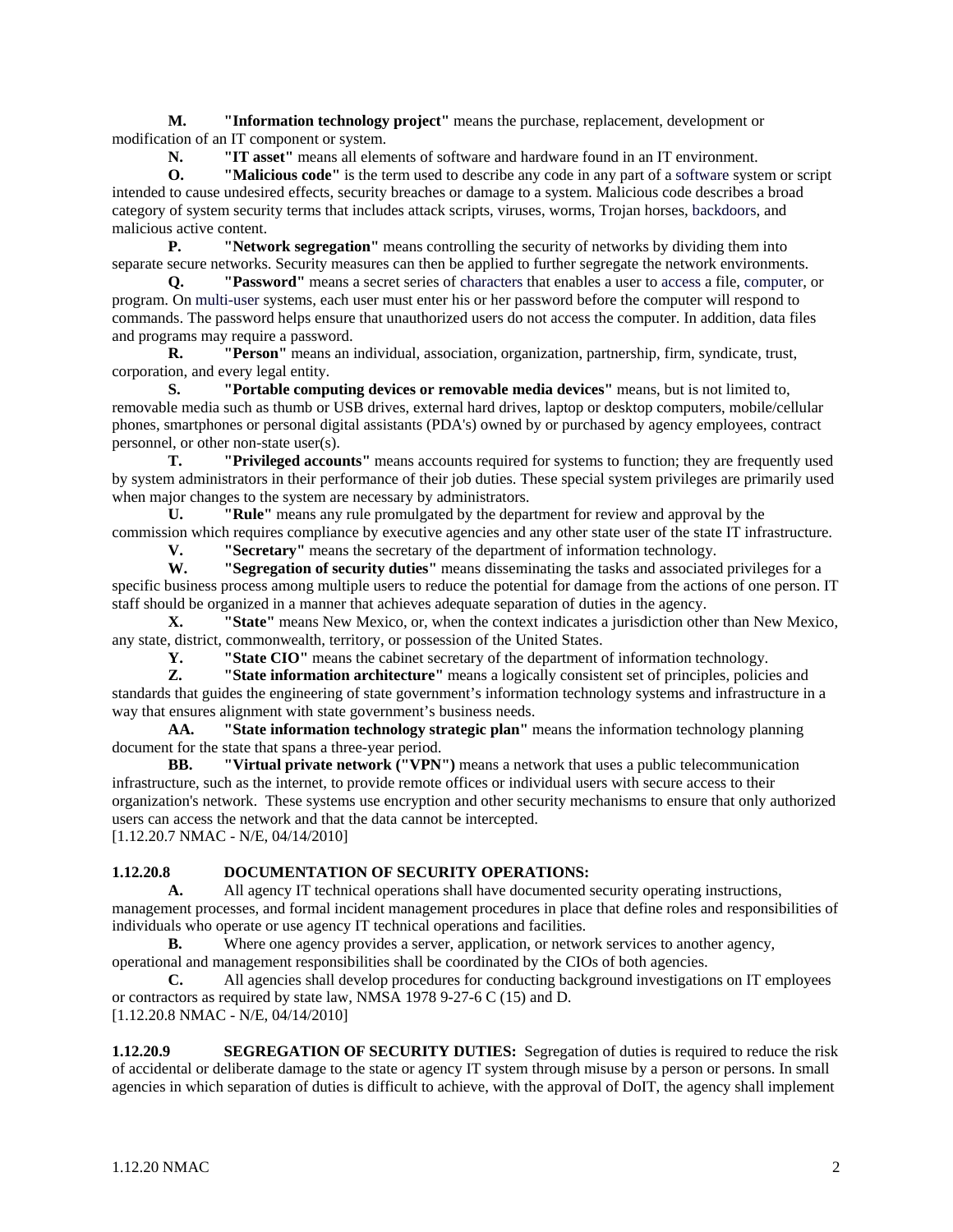compensatory controls including, but not limited to, actively monitoring its IT operations, audit trails, and by regularly documented management supervision.

[1.12.20.9 NMAC - N/E, 04/14/2010]

**1.12.20.10** NETWORK MANAGEMENT: All agencies shall implement a range of network controls to maintain security in its trusted, internal network, and to ensure the protection of connected services and networks. Such controls help prevent unauthorized access and use of the agencies' private networks. The following controls, at minimum, shall be implemented:

**A.** individuals with operational responsibility for networks shall be separate from those with computer operations responsibility; responsibilities and procedures for remote access shall be established;

**B.** controls, such as data encryption, shall be implemented to safeguard data integrity and the confidentiality of data passing over public networks (internet);

**C.** all client-based VPN connections shall have split tunneling disabled; VPN connections to the agency are only permitted from agency managed VPN devices;

**D.** agencies' networks shall implement private address routing to public addresses when sending over the internet to minimize the exposure of public routable addresses;

**E.** firewall policies shall be configured to accept only inbound and outbound data traffic which is required based on business needs; all other data traffic should be denied;

**F.** firewall policies shall take into account the source and destination of the traffic in addition to the content;<br>G.

data traffic with invalid or private addresses shall be default blocked from delivery;

**H.** proposed modifications to network and security equipment must be requested and approved for implementation through the agency change management procedure;

**I.** to prevent unauthorized modifications of the firewall configuration, the firewall administrator must review the firewall configuration quarterly;

**J.** any form of cross-connection, which bypasses the firewall, is strictly prohibited;

**K.** remote firewall administration must be performed over secure channels (e.g., encrypted network connections using SSH or IPSEC) or console access;

**L.** details of firewall, and security devices type, software versions, and configuration data will not be disclosed without the permission of the agency CIO;

**M.** agencies shall define security zones and create logical entities and rules for what comprises permissible data and network traffic between different agency business units; and

**N.** agencies shall perform network segmentation to control the flow of data between hosts on different segments of the network to provide enhanced security, network performance, and connectivity. [1.12.20.10 NMAC - N/E, 04/14/2010]

**1.12.20.11** PRIVILEGED ACCOUNTS MANAGEMENT: The issuance and use of privileged accounts in agencies shall be restricted and controlled by system administrator management in the agency.

**A.** Agencies shall develop processes to ensure that if a privilege account is issued, the use of such privileged accounts is monitored by the manager of system administration, or the CIO.

**B.** Agencies shall promptly investigate any suspected misuse of these accounts by the manager of system administration or DoIT or an agency approved independent contractor.

**C.** Agencies shall change passwords of system privileged accounts no less than every 60 days. [1.12.20.11 NMAC - N/E, 04/14/2010]

**1.12.20.12** ACCESS CONTROL POLICY: To preserve the integrity, confidentiality, and availability of the system and the data, the agency's information assets shall be protected by logical as well as physical access control mechanisms commensurate with the value and sensitivity of the system, the ease of recovery of the assets and the direness of consequences, legal or otherwise, if the loss or compromise were to occur.

 **A.** Agencies' CIOs are responsible for determining who shall have access to sensitive and protected information resources within the agency. Access privileges shall be granted by the CIO in accordance with the particular user's role and job responsibilities in the agency.

**B.** Agency enforcement of its access control policy shall be verified during an independent annual risk assessment which shall be performed by DoIT or a DoIT approved contractor. [1.12.20.12 NMAC - N/E, 04/14/2010]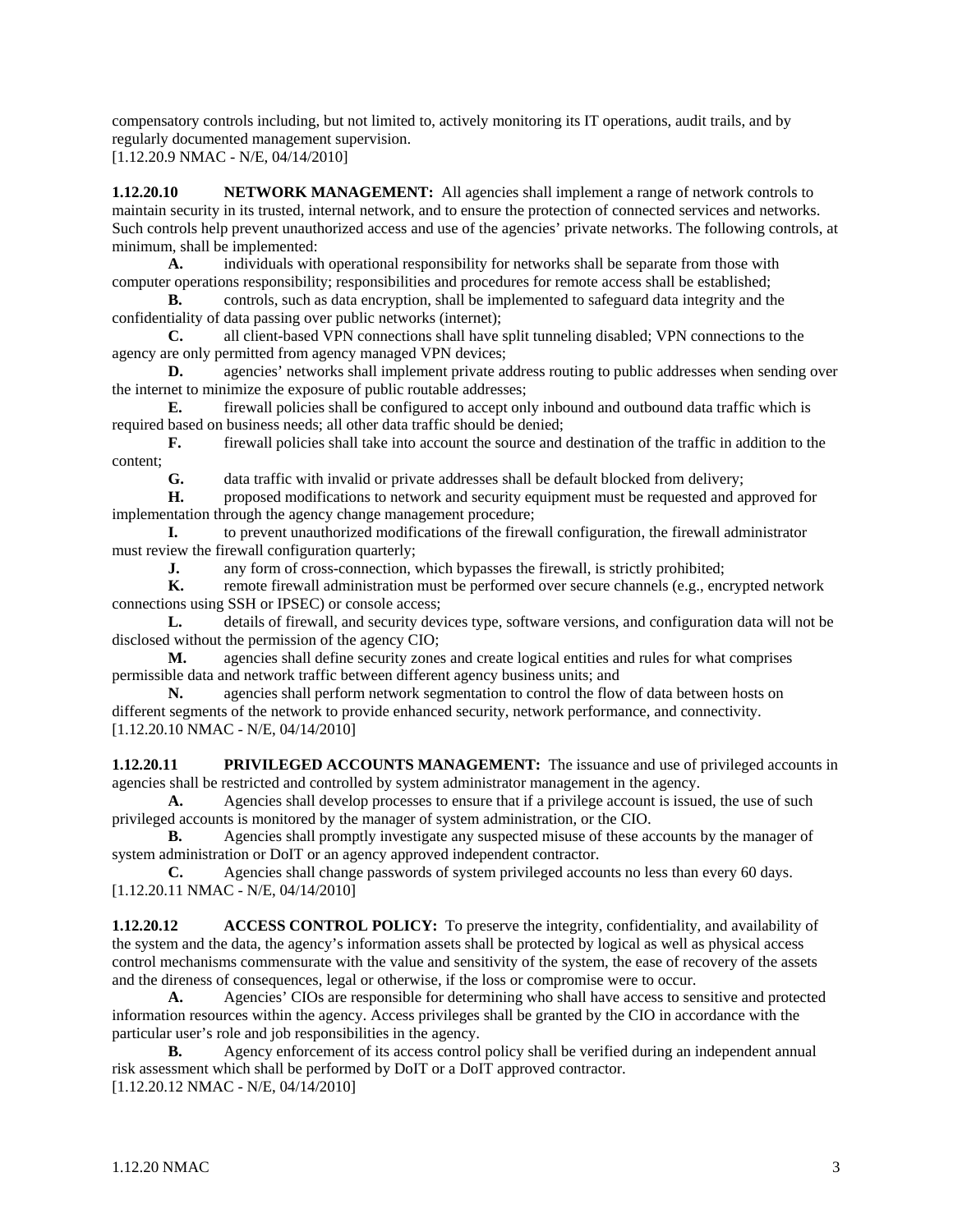## **1.12.20.13 OPERATING SYSTEM ACCESS CONTROL:**

 **A.** Access to agency operating system code, commands and services shall be restricted to individuals with specialized skills such as systems programmers, database administrators, network, and security administrators who require access to perform their daily job responsibilities.

 **(1)** Each of these individuals who are given access shall have assigned to them a unique privileged account (user ID).

 **(2)** User IDs shall not disclose nor provide any indication of the user's supervisor, manager, administrator, or privilege level.

**B.** To allow administrator activities to be tracked to the individual responsible for the work or changes to the system, such as system programmers, database administrators, network administrators and security administrators, a second user ID shall be provided for use when the particular individual performs necessary business transactions unrelated to his or her regular job functions (operating system, database, network and security functions), such as accessing an employee's electronic records.

**C.** Under some agency specific circumstances, where there is a clear business requirement or system limitation, the use of a shared user ID/password for a group of users or a specific job can be used by obtaining written approval by the agency ISO and agency CIO. In such situations, additional controls shall be implemented by the agency to ensure accountability of the device operating system is maintained.

**D.** Where technically feasible, default administrator accounts shall be renamed, removed, or disabled. The default passwords for these accounts shall be changed if the account is retained, even if the account is renamed or disabled.

[1.12.20.13 NMAC - N/E, 04/14/2010]

# **1.12.20.14 APPLICATION ACCESS CONTROL:**

 **A.** Access to agency business and systems applications shall be restricted to those individuals who have an identified business need to access those applications or systems in the performance of their job responsibilities.

**B.** Access to source code for applications and systems shall be restricted; any such access shall be further restricted so that only authorized agency staff and agency supervised contractors can access those applications and systems for which they directly provide support. [1.12.20.14 NMAC - N/E, 04/14/2010]

**1.12.20.15** NETWORK ACCESS CONTROL: Access to an agency's trusted internal network shall require all agency authorized users to authenticate themselves through use of an individually assigned user ID or other agency approved authentication mechanism (e.g., password, token, smart card). Network controls shall be developed and implemented by the agency to ensure that an authorized user can access only those network resources and services necessary to perform their assigned job responsibilities. [1.12.20.15 NMAC - N/E, 04/14/2010]

#### **1.12.20.16 USER AUTHENTICATION FOR EXTERNAL CONNECTIONS (REMOTE ACCESS CONTROL):**

 **A.** To maintain information security, agency must require through published policies and procedures consistent with these rules, that individual accountability shall be maintained at all times, including during remote access.

**B.** Connection to the agency's networks shall be provided in a secure manner to preserve the integrity of the network, to preserve the data transmitted over that network, and to maintain the availability of the network. Security mechanisms shall be in place to control remote access to agency systems and networks from fixed or mobile locations.

 **C.** Approval for any such remote connection shall first be obtained from the agency management and the agency CIO or ISO. Prior to approval being granted, the CIO shall review the request to determine what needs to be accessed and what method of access is desired and document the risks involved and technical controls required for such connection to take place.

**D.** Because of the level of risk inherent with remote access, the agency shall require use of a stronger password or another comparable method of protection prior to allowing connection to any agency network. Users shall be informed that all sessions performed remotely are subject to periodic and random monitoring by the agency.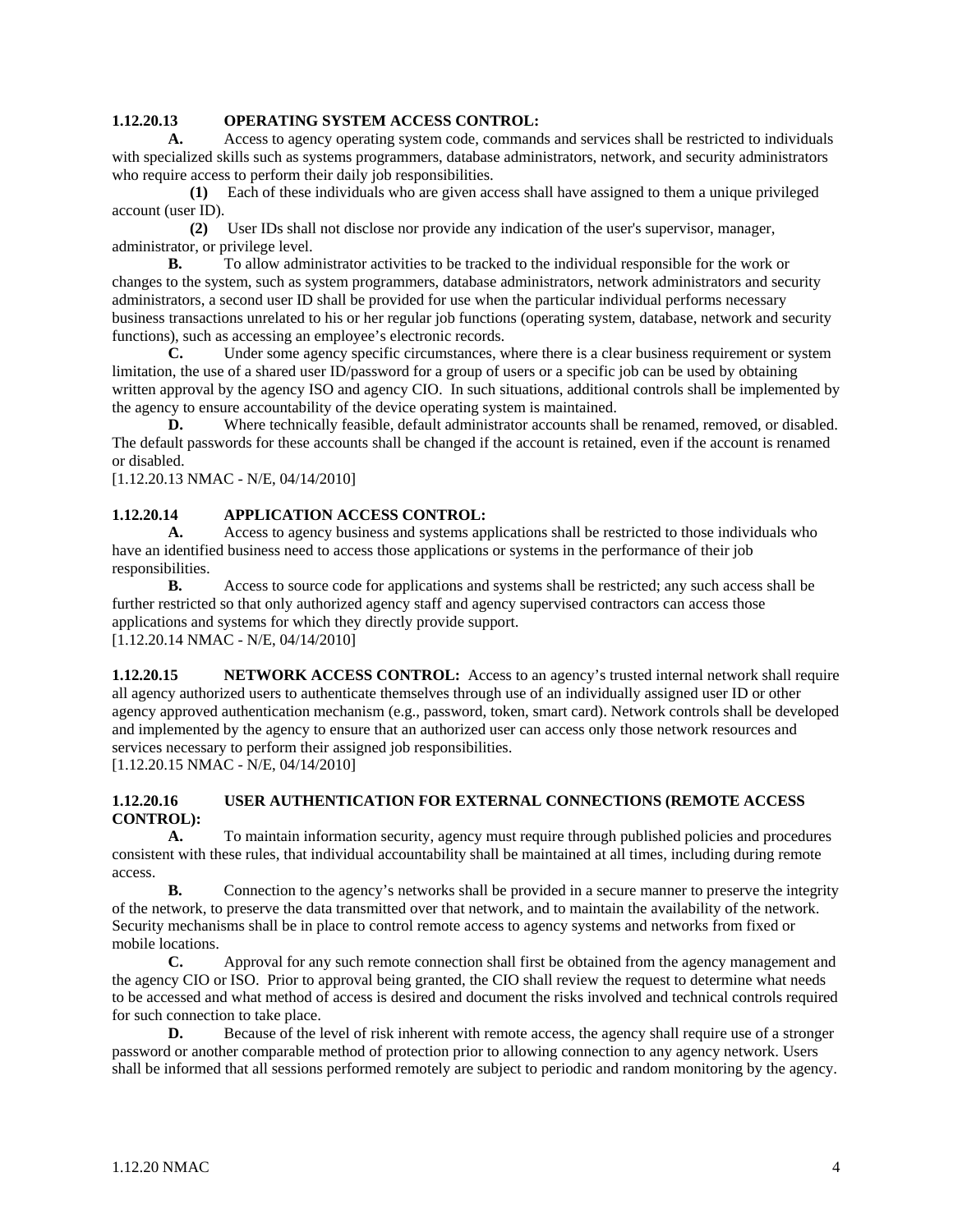**E.** When accessing an agency network remotely, identification and authentication of the user shall be performed by the remote access system (VPN) in such a manner as to not disclose the password or other authentication information that could be intercepted and used by a third-party.

**F.** All remote connections to an agency computer shall be made through managed central points-ofentry or "common access point." Using this type of entry system to access an agency computer provides simplified and cost effective security, maintenance, and support.

G. Vendors which may be provided access to agency computers or software, will be required to have individual accountability. For any agency system (hardware or software) for which there is a default user ID or password that came with the system for use in set up or periodic maintenance of the system , that account shall be disabled until the user ID is needed and requested. Any activity performed while a vendor user ID is in use shall be logged on the remote access system by an external logger. Since such maintenance accounts are not regularly used, the vendor user ID shall be disabled, the password changed, and other controls shall be implemented by the agency to prevent or monitor unauthorized use of these privileged accounts during periods of inactivity.

 **H.** In special cases wherein servers, storage devices, or other computer equipment has the capability to automatically connect to a vendor in order to report problems or suspected problems, the agency ISO shall review any such connection and process to report certain events back to the system's manufacturer for performance "tuning" to ensure that such connectivity does not compromise the agency or other third-party connections.

 **I.** Agency personnel will only be allowed to work from a remote location upon authorization by the CIO and agency management. Once approved, appropriate arrangements shall be made pursuant to agency written policy and procedures, consistent with this rule, to ensure the work environment at the remote location provides adequate security for transmission of agency data and protection of computing resources. The agency shall identify to the user the appropriate protection mechanisms necessary to protect against theft of agency equipment, unauthorized disclosure of agency information, misuse of agency equipment, unauthorized access to the agency internal network, or facilities by anyone besides the specifically identified and approved user, including family and friends. To ensure the proper security controls are in place and all state security standards are followed, the agency will approve remote access after consideration and documentation of their review following:

 **(1)** the physical security of the remote location, including the use of any portable devices at any location other than an employee's approved work station;

**(2)** the method of transmitting information given the sensitivity of agency's internal system; and

 **(3)** clearly defined business continuity procedures, including the capability of backing up critical information.

**J.** The following access system controls shall be implemented. Agency ISO or CIO shall monitor and audit their use:

 **(1)** a definition of the type of information accessed (such as sensitive or confidential information under HIPAA) and the systems and services that the remote user is authorized to access;

 **(2)** procedures and end user system requirements for secure remote access, such as authentication tokens or passwords, shall be documented by the agency including provisions for revocation of authorization and return of equipment to the agency;

**(3)** access system support and usage procedures provided to the users;

 **(4)** implementation of suitable network boundary controls to prevent unauthorized information exchange between agency networks connected to remote computers and externally connected networks, such as the internet; such measures shall include firewalls and intrusion detection techniques at the remote location; and

 **(5)** physical security of the equipment used for remote access (e.g. such as cable locking device, or locking computer cabinet/secure storage area).

[1.12.20.16 NMAC - N/E, 04/14/2010]

### **1.12.20.17 DEDICATED NETWORK CONNECTIONS:**

 **A.** The internet is inherently insecure, access to the internet is prohibited from any device that is connected (wired or wireless) to any part of the state network unless such access is authorized via exception signed by the state CIO. Such access includes accounts with third-party internet service providers.

**B.** Any dedicated network connection from the agency network to any external network (either within or outside state government) shall be first approved in writing by the DoIT.

 **C.** Dedicated network connections shall be allowed after the requesting agency has presented its proposed network architecture for approval by the DoIT; DoIT will approve if the proposal has acceptable security controls and procedures in place, and appropriate security measures have been implemented by the agency to protect state network resources. The agency shall perform a risk analysis of the connection to ensure that the connection to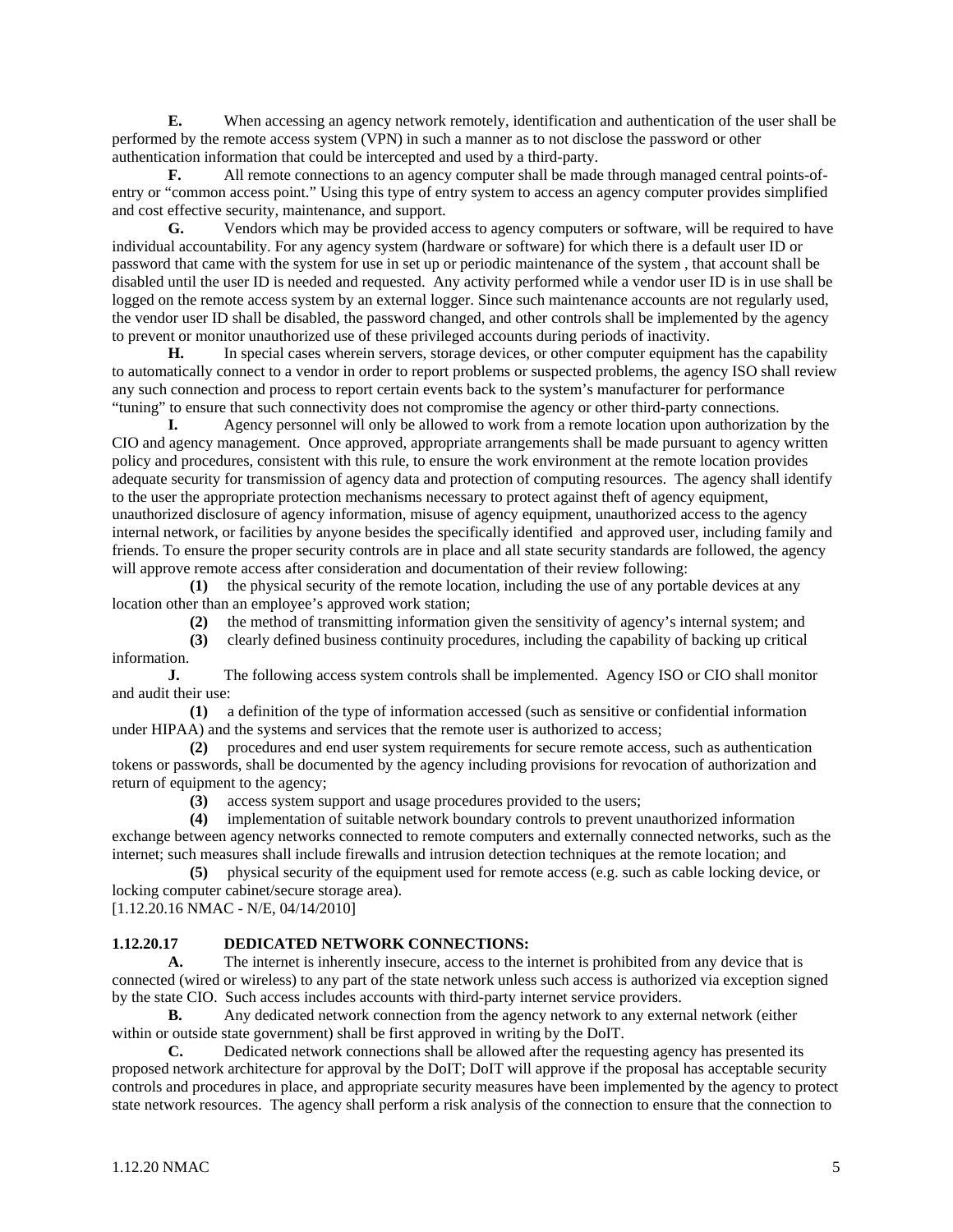the external network shall not compromise the agency's private network. The agency may require that additional controls, such as the establishment of firewalls and a DMZ (demilitarized zone) be implemented between the thirdparty connection and the agency.

 **(1)** The business case for the dedicated connection is still valid and the dedicated connection is still required.

 **(2)** The security controls are in place (e.g., filters, rules, access control lists) are current and are functioning correctly.

**D.** The dedicated connection to the agency network shall be accomplished by the agency in a secure manner to preserve the integrity of the agency network, preserve the integrity of the data transmitted over that network, and the availability of the network to the agency. Security requirements for each connection shall be assessed individually and permission to use such connection shall be driven by the specific business needs of the agency. Only agency CIO-approved and qualified staff or agency CIO-approved and qualified third-party shall be permitted to use sniffers or similar technology on the network to monitor operational data and security events.

**E.** The agency ISO or designee shall every six (6) months review external network connections, audit trails and system logs for abuses and anomalies.

 **F.** Any agency-approved third-party network or workstation connection to an agency network shall:

 **(1)** have written justification in the form of a clear business case provided to the agency CIO for any such network connection;

 **(2)** sign an agency non-disclosure agreement ("NDA"); the non-disclosure agreement shall be signed by a duly appointed representative from the third-party organization who is legally authorized to sign such an agreement;

 **(3)** have equipment in place that conforms to this rule and any other applicable state security standards, complies with the agency's technical architecture, and be approved in writing by the agency CIO; and **(4)** use encryption to ensure the confidentiality and integrity of any sensitive or confidential data

passing over the external network connection.

[1.12.20.17 NMAC - N/E, 04/14/2010]

**1.12.20.18** NETWORK SEGREGATION: When an agency desires to connect its network to any other third party network or its network becomes a segment on a larger network, controls shall be in place to prevent access by users from other connected networks to sensitive areas of the agency's private network. Such connection must first be approved by the agency CIO. Firewalls or other agency approved technologies shall be implemented to control access to secured resources on the trusted agency network.If any such third party network connections are contemplated, the agency CIO must first approve and receive approval from the state CIO. [1.12.20.18 NMAC - N/E, 04/14/2010]

### **1.12.20.19 WIRELESS NETWORKS, BLUETOOTH, AND RADIO FREQUENCY IDENTIFICATION:**

 **A.** No wireless network or wireless access point shall be installed prior to an agency performed risk assessment and the written approval of the agency CIO.

**B.** Suitable controls, such as media access control (MAC), address restriction, authentication, and encryption, shall be implemented by the agency to ensure that a wireless network or access point cannot be exploited to disrupt agency information services or to gain unauthorized access to agency information. When selecting wireless technologies, such as 802.11x or its predecessors or its successor, wireless network security features on the equipment shall be available and implemented at the time of deployment.

 **C.** Access to systems that hold sensitive information or the transmission of protected or sensitive information via a wireless network is not permitted unless and until appropriate and adequate measures have been implemented and approved by the state CIO. Such measures shall include authentication, authorization, encryption, access controls, and logging.

[1.12.20.19 NMAC - N/E, 04/14/2010]

### **1.12.20.20 USER REGISTRATION AND MANAGEMENT:**

 **A.** A user management process shall be established, documented and provided to all IT staff of the agency which outlines and identifies all aspects of user management including the generation, distribution, modification, and deletion of user accounts. This process shall ensure that only authorized individuals have access to agency applications and information and that such users only have access to the resources required to perform authorized services.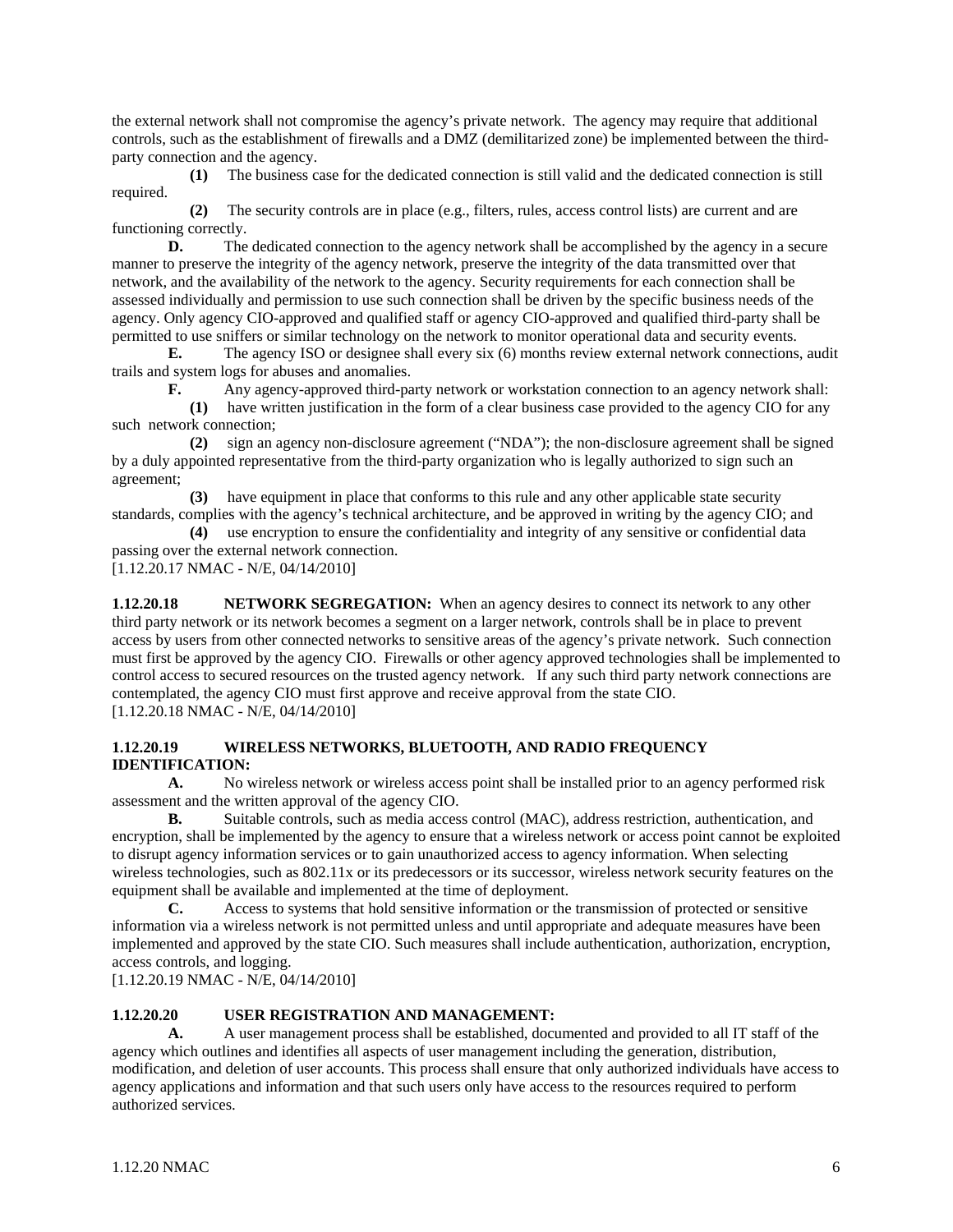- **B.** The user management process shall include the following sub-processes:
	- **(1)** how to enroll new users;
	- **(2)** how to remove user IDs;
	- **(3)** how to grant a "privileged account" to a user;
	- **(4)** how to remove "privileged accounts" from a user;
	- **(5)** how the agency defines "periodic review" of "privileged accounts";
	- **(6)** how the agency defines "periodic review" of users enrolled in any state IT system;
	- **(7)** how to assign a new authentication token (e.g. password reset processing); and
	- **(8)** how proper enforcement of user management shall be verified during an independent annual risk

assessment.

 **C.** The appropriate information owner or other authorized officer shall make requests for the registration and granting of any data access rights.

**D.** For applications that interact with individuals who are not employees of the agency, including but not limited to employees of other state agencies, approved contractors or approved vendors, the information owner is responsible for ensuring an appropriate user management process is implemented. Standards for the registration of such external users shall be defined by the agency CIO, to include what credentials shall be provided to prove the identity of the user requesting registration, validation of the request, and the scope of access that may be provided. [1.12.20.20 NMAC - N/E, 04/14/2010]

**1.12.20.21 USER PASSWORD MANAGEMENT:** Password protocols shall be developed consistent with state standards and implemented to ensure all authorized individuals accessing agency resources follow 1.12.11 NMAC Enterprise Architecture. Such password protocols shall be mandated by automated system controls whenever possible. Password protocols should include, but not be limited to:

- **A.** compliance with 1.12.11.16 NMAC (Security Password rule);
- **B.** prohibiting the storage of passwords in clear text;

**C.** prohibiting the use of passwords that could be easily guessed or subject to disclosure through a dictionary attack;

- **D.** direction for keeping passwords confidential;
- **E.** prohibiting any and all password sharing;
- **F.** directing users to change passwords at regular intervals;
- **G.** direction for changing temporary passwords at the first logon;

**H.** enforcing the implementation standard password formats to include a mix of alphabetic, numeric, special, and upper/lower case characters;

- **I.** automated logon processes which must be approved by agency CIO;
- **J.** implementing state password standards and protocols on agency computing resources; and verifying proper enforcement of password management by the agency during an annual

 **K.** verifying proper enforcement of password management by the agency during an annual

independent risk assessment.

[1.12.20.21 NMAC - N/E, 04/14/2010]

# **1.12.20.22 PROHIBITION OF USE OF PERSONAL COMPUTING DEVICES ON STATE EQUIPMENT OR SYSTEMS:**

 **A.** Connecting any computing device not owned by the state of New Mexico to a state network or to any state computing device is prohibited unless authorized in writing by the agency CIO.

**B.** Installation of any software, executable or other file to any state computing device is prohibited if that software, executable, or other file was downloaded by, is owned by, or was purchased by an employee or contractor with his or her own funds.

 **C.** Installation of downloaded software, executables, or other files to any state computing device is prohibited when downloaded or installed by an employee or contractor for personal use. Downloaded software, executable, or other files include, but are not limited to: SKYPE, music files or other software, and personal photos. [1.12.20.22 NMAC - N/E, 04/14/2010]

### **1.12.20.23 VULNERABILITY SCANNING:**

 **A.** All state owned computing devices that are, or will be, accessible from outside the agency network shall be scanned by DoIT, DoIT-approved contractor or DoIT-approved agency IT staff for vulnerabilities and weaknesses prior to installation on the state network and following any changes made to the software, operating system, or configuration.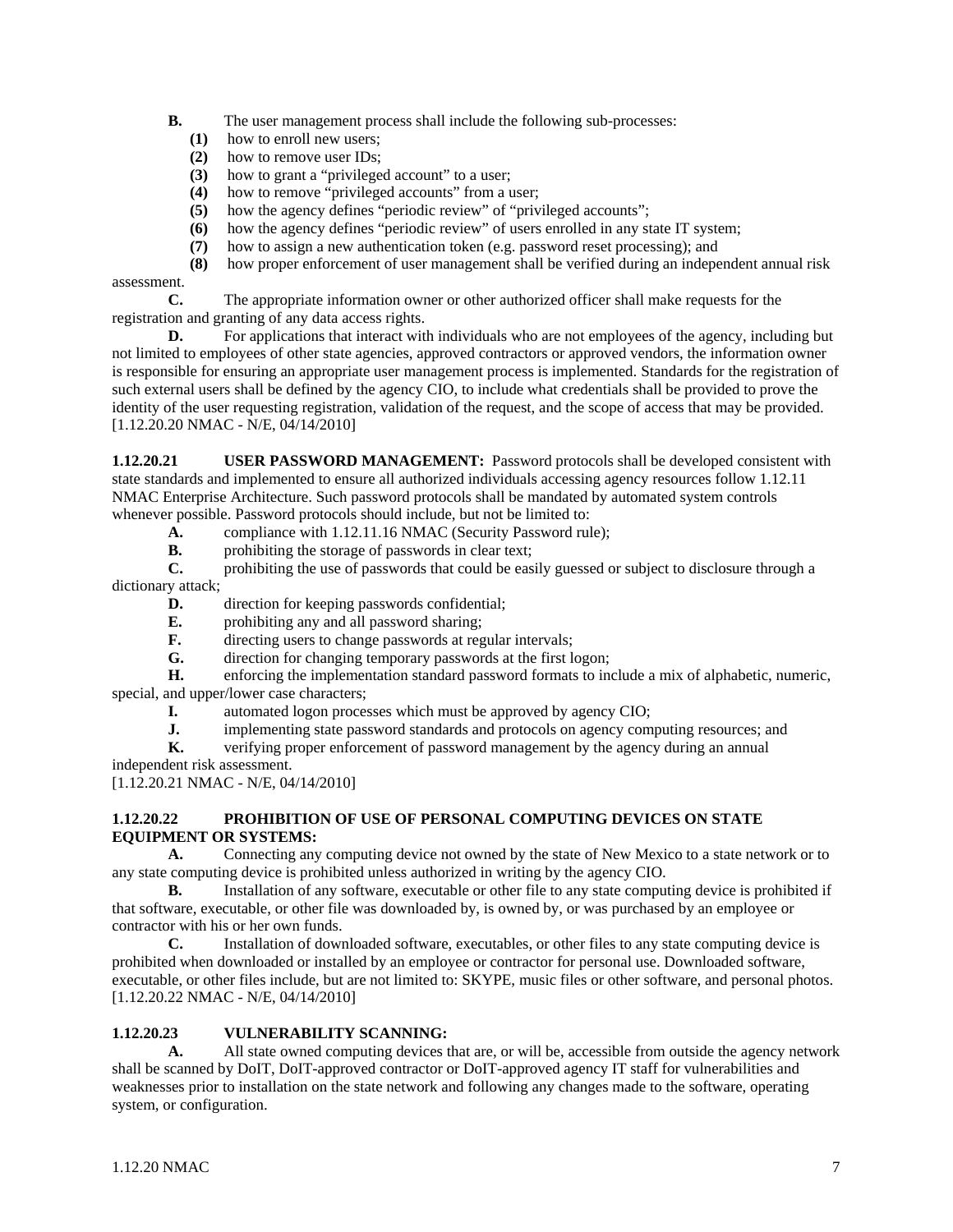**B.** For both internal and external systems, scans shall be performed at least annually by DoIT or a DoIT-approved contractor to ensure that no major vulnerabilities have been introduced into the environment. The frequency of additional scans shall be determined by the agency ISO; such determination shall depend upon the criticality and sensitivity of the information on the system.

**C.** Network vulnerability scanning shall be conducted after any new network software or hardware has been installed and after major configuration changes have been made on critical and essential agency systems.

**D.** Output from the scans shall be reviewed immediately by the agency IT staff or agency ISO and the results communicated to the agency CIO.

**E.** Any vulnerability detected as a result of a scan shall be immediately evaluated for risk and actions shall be taken by the agency to mitigate such risk.

**F.** Tools used to scan for vulnerabilities shall be updated quarterly to ensure that any recently discovered vulnerabilities are included in any scans.<br> **G.** If an agency has outsourced a serve

 **G.** If an agency has outsourced a server, application, or network services to another agency, the responsibility for vulnerability scanning shall be coordinated by both agencies.

 **H.** Anyone authorized to perform vulnerability scanning shall have its process defined, documented, tested, and followed at all times to minimize the possibility of disruption of services. Reports of exposures to vulnerabilities shall immediately be forwarded to the agency CIO and agency general counsel.

 **I.** Any vulnerability scanning other than that performed by an agency ISO shall be conducted only by qualified individuals or organizations contracted with or otherwise authorized in writing by the agency's CIO. [1.12.20.23 NMAC - N/E, 04/14/2010]

**1.12.20.24** PENETRATION AND INTRUSION TESTING: All state computing infrastructures that provide information through a public network, either directly or through another dedicated circuit, and that provide information externally (such as through the world-wide web), shall be subject to annual independent penetration analysis and intrusion testing by qualified, independent third-party contractor approved by DoIT.

- **A.** Penetration analysis and testing shall be used to determine whether:
	- **(1)** a user can make an unauthorized change to an application;
	- **(2)** a user can access the application and cause it to perform unauthorized tasks;
	- **(3)** an unauthorized individual can access, destroy or change any data;

 **(4)** an unauthorized individual may access the application and cause it to take actions unintended by the application designer(s).

**B.** The output of the penetration testing and intrusion testing shall be reviewed by the agency ISO and any vulnerability detected shall be evaluated for risk and steps taken to mitigate the risk.

 **C.** Any tools used to perform the penetration testing shall be kept updated to ensure that recently discovered vulnerabilities are included in any future testing.

**D.** Where an agency has outsourced a server, application, or network services to another agency, independent penetration testing shall be coordinated by both agencies.

**E.** Only an individual or individuals authorized in writing by the agency shall perform penetration testing. The agency ISO shall notify DoIT security staff two business days prior to any penetration test. Any attempt by the agency to perform penetration testing without prior notice to DoIT shall be deemed an unauthorized access attack which shall be reported to the state CIO.

**F.** All documents pertaining to security penetration tests, security investigations, security data and reports shall be categorized as sensitive and protected from public disclosure. Counsel for the agency shall review and approve such information to ensure compliance with state law.

[1.12.20.24 NMAC - N/E, 04/14/2010]

### **1.12.20.25 PROTECTION AGAINST MALICIOUS CODE:**

 **A.** Software and any other mechanism to prevent intrusions shall be implemented across agency systems to prevent as well as detect the introduction of malicious code. The introduction of malicious code can cause serious damage to networks, workstations, and business data.

**B.** Agency users shall be informed of the dangers of unauthorized or malicious code.

 **C.** Agency shall implement controls to, first, detect and then prevent any computer virus from being introduced to the agency environment. The types of controls and frequency of updating signature files shall be dependent on the value and sensitivity of the information at risk.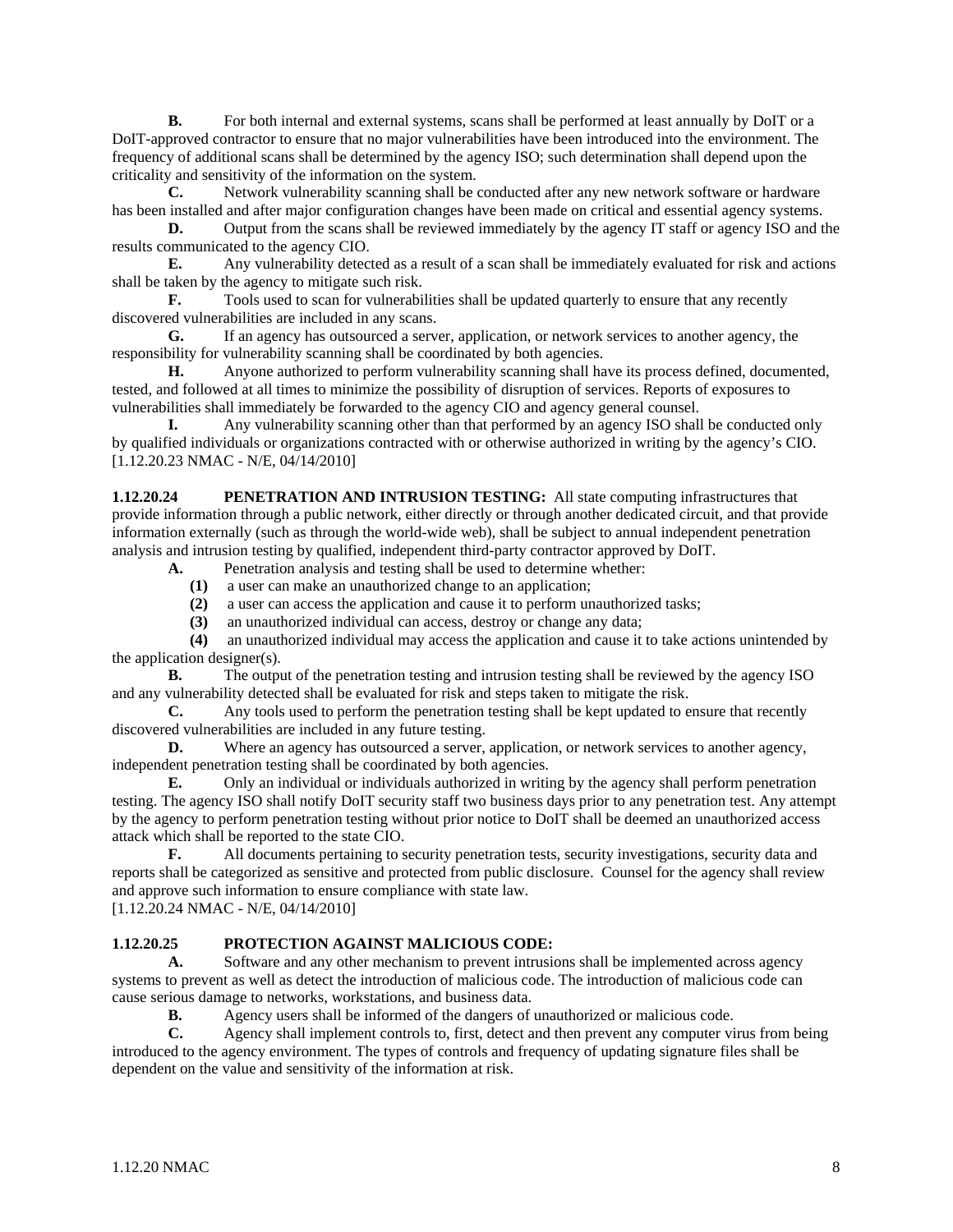**D.** For most agency workstations, virus signature files shall be kept updated by the agency system administrator. On host systems or servers, the signature files shall be updated when the virus software vendor's signature files are updated and made available.

[1.12.20.25 NMAC - N/E, 04/14/2010]

## **1.12.20.26 SYSTEM SECURITY CHECKING:**

 **A.** Systems that process or store sensitive or confidential information or services that provide support for critical services shall undergo technical security reviews by agency system administrators to ensure compliance with implementation standards and rules as promulgated by DoIT and check for vulnerabilities to threats discovered subsequent to the review. Technical reviews of systems and services essential to the support of critical agency functions shall be conducted by agency system administrators at least once every year. Random reviews of all systems and services shall be conducted at least once every 24 months.

**B.** Any deviations from expected or required results, as defined by the agency CIO or ISO which are detected by the technical security review shall be reported to the agency CIO and the agency ISO and shall be corrected immediately. Agency staff shall also be advised of such deviations and agency shall investigate deviations (including the review of system activity log records, if necessary) and provide results of investigation to agency ISO and CIO.

[1.12.20.26 NMAC - N/E, 04/14/2010]

# **1.12.20.27 PORTABLE DEVICES AND REMOVABLE MEDIA:**

 **A.** All state owned portable computing resources and removable media shall be secured to prevent compromise of confidentiality or integrity of information. All portable computing devices and removable media must be protected by a password.

**B.** No portable and removable media computing devices may store or transmit sensitive information without suitable protective measures approved by the agency CIO.

 **C.** An agency user of portable computing devices such as notebooks, PDAs, laptops, and mobile phones, Smartphones, or any other such then current portable devices, shall obtain the approval from the agency CIO to use and such approval shall be based on satisfactory documentation that the requirements for physical protection, access controls, cryptographic techniques, back-ups, malware and malicious codes protection and the rules associated with connecting portable devices to networks and guidance on the use of these devices in public places have been met.

**D.** Agency users shall be instructed that when using portable computing devices or removable media in public places, meeting rooms and other unprotected areas outside of the agency's premises, they must use appropriate protection, such as using cryptographic techniques, firewalls, and updated virus protection shall be in place to avoid the unauthorized access to or disclosure of the agency information stored and processed by these devices.

**E.** Agency users shall be instructed that when such portable devices or removable media are used in public places care shall be taken to avoid the risk of unauthorized persons viewing on-screen sensitive or protected information.

**F.** Procedures protecting portable devices or removable media containing sensitive information against malicious software shall be developed, implemented, and be kept up-to-date.

**G.** Portable devices and removable media containing sensitive or protected information shall be attended at all times and shall be secured e.g. do not leave devices unattended in public places.

**H.** Agency shall provide training to all staff using portable devices and removable media to raise their awareness with respect to risks resulting from the use of portable devices and removable media and what controls are in place by the agency to protect state data and equipment.

 **I.** Employees in the possession of portable devices and removable media shall not check such items in airline luggage systems or leave in unlocked vehicles. Such devices shall remain in the possession of the employee as carry-on luggage unless other arrangements are required by federal or state authorities.

**J.** In the event that a state-owned portable device or removable media is lost or stolen, it is the responsibility of the user of that device to immediately report the loss following procedures in 1.12.20.34 NMAC. [1.12.20.27 NMAC - N/E, 04/14/2010]

### **1.12.20.28 TELEPHONES AND FAX EQUIPMENT:**

 **A.** Users are prohibited from sending documents containing sensitive and confidential information via fax unless allowed by law.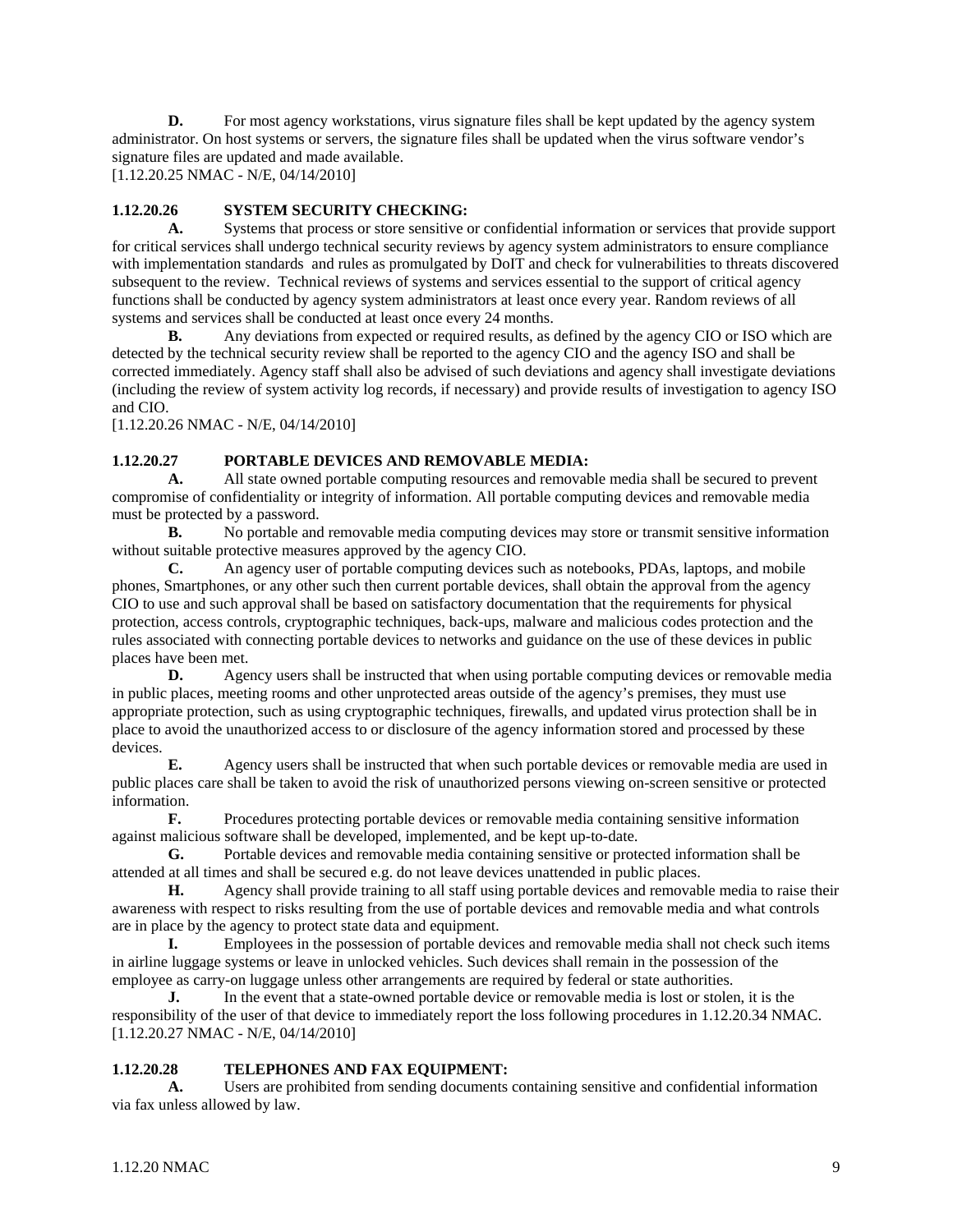**B.** Users are prohibited from using fax services to send or receive sensitive and confidential information.

 **C.** Users are prohibited from using third-party fax services to send or receive sensitive and confidential information.

**D.** Users are prohibited from sending documents containing sensitive and private information via wireless fax devices.

**E.** Users are prohibited from sending teleconference call-in numbers and pass codes to a pager when sensitive and confidential information shall be discussed during the conference.

**F.** Teleconference chair people shall confirm that all teleconference participants are authorized participants, if sensitive or confidential information shall be discussed. [1.12.20.28 NMAC - N/E, 04/14/2010]

**1.12.20.29 MODEM USAGE:** Connecting any dial-up modem to any computer systems which are also connected to the agency's local area network, to the state network, or to another internal communication network shall first be approved in writing by the agency CIO.

[1.12.20.29 NMAC - N/E, 04/14/2010]

### **1.12.20.30 PUBLIC WEBSITES CONTENT APPROVAL PROCESS:**

 **A.** Sensitive and confidential information shall not be available through a server accessible to a public network without appropriate safeguards in place as approved in writing by the agency CIO in consultation with the agency legal counsel. The agency ISO shall implement safeguards to ensure user authentication, data confidentiality and integrity, access control, data protection and logging mechanisms.

**B.** The design of any proposed web service shall be first reviewed and approved in writing by the agency CIO in coordination with DoIT to ensure that the security of the web server, protection of agency networks, performance of the site, integrity, and availability considerations are adequately addressed.

**C.** Agency websites and agency websites hosted outside the state network shall be tested for security vulnerabilities prior to being put into production by DoIT or a DoIT approved contractor.

**D.** Agency website content shall first be reviewed by the agency information owner and approved by the agency CIO to ensure that the collection and processing of information meets state security and privacy requirements. Such review shall ensure that the information is adequately protected in transit over public and state networks, in storage, and while being processed.

[1.12.20.30 NMAC - N/E, 04/14/2010]

**1.12.20.31 BUSINESS CONTINUITY:** This section is limited to the IT infrastructure and the data and applications of the local agency environment.

 **A.** A threat and risk assessment shall be performed by the agency to determine the criticality of business systems and the time frame required for recovery in the event of disaster.

**B.** To minimize interruptions to normal agency business operations and critical agency business applications and to ensure they are protected from the effects of any major failures, each agency business unit or each agency ISO, under the direct guidance of the agency CIO, shall develop plans to meet the IT backup and recovery requirements of the agency and approved by DoIT.

 **C.** Back-ups of critical agency data and software shall be performed daily. [1.12.20.31 NMAC - N/E, 04/14/2010]

### **1.12.20.32 LOG-ON BANNER:**

 **A.** Log-on banners shall be implemented on all state IT systems to inform all users that agency systems are only for agency business and other approved uses consistent with agency policy, to inform that users their activities may be monitored, and to inform the user that they have no expectation of privacy.

**B.** Logon banners shall be displayed on computer screens during the authentication process. [1.12.20.32 NMAC - N/E, 04/14/2010]

### **1.12.20.33 MONITORING SYSTEM ACCESS AND USE: NO EXPECTATION OF PRIVACY:**

 **A.** Consistent with applicable law, the agency reserves the right to monitor, inspect, and search at any time, all agency information systems and equipment used by agency users. Since agency computers and networks are provided for state business purposes, agency staff and any contractor(s) specifically allowed limited use of state systems or equipment shall have no expectation of privacy with regard to the information stored in or sent through